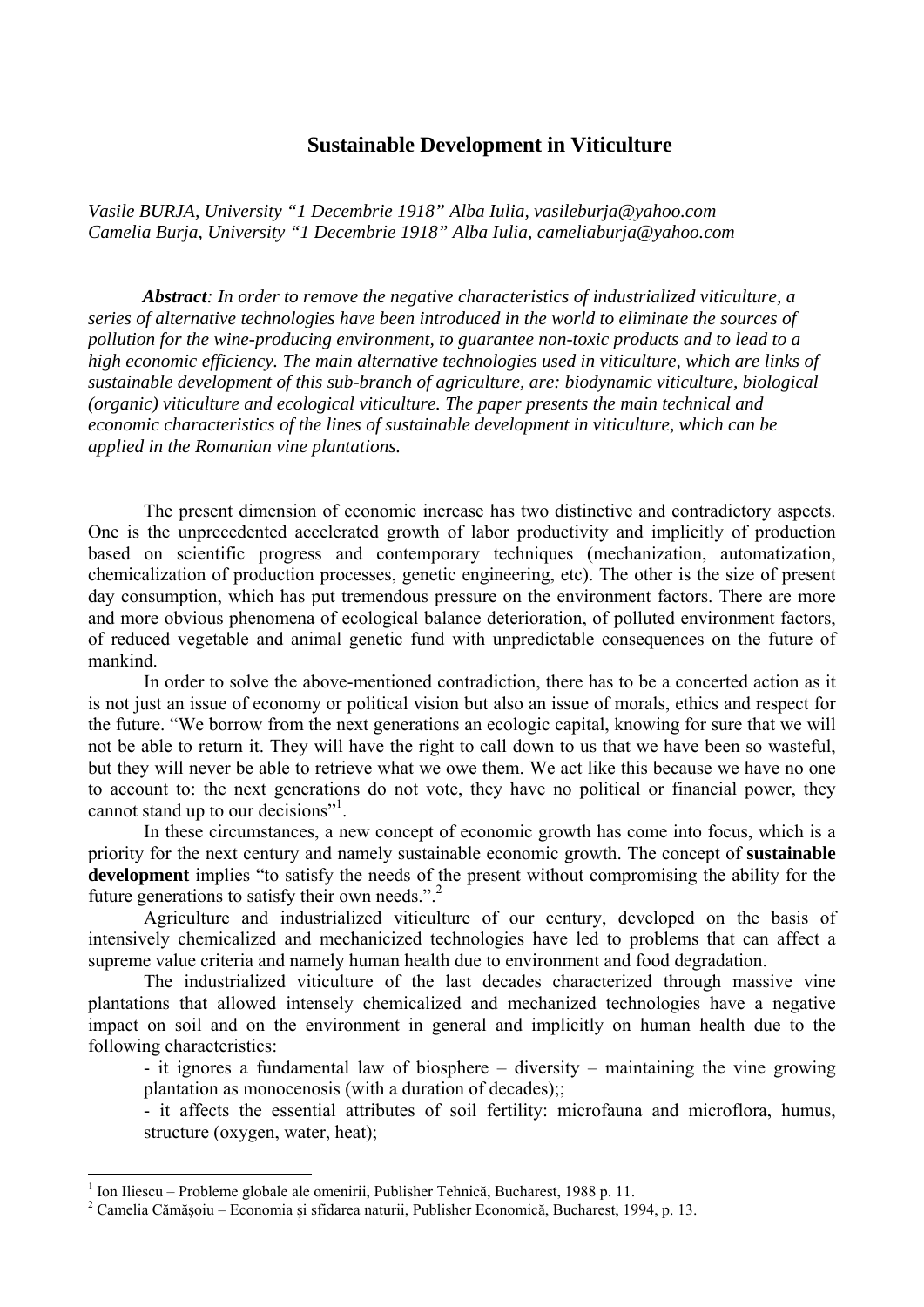- due to cleaning at a large depth from plantation (60-80 cm) it takes the aerobian bacteria deep under ground and takes the anaerobic ones out to the surface;

- it destroys the soil structure and accelerates the mineralization of the humus through repeated action of machines (around 30 actions during the vegetation period);

- it reduces the microflora and microfauna through toxification;

- it directly affects human health through the use of billions of toxic phyto-pharmaceutical molecules.

These technologies naturally integrate the vine growing plantation into the environment while industrialized viticulture simplifies the plantation's role to that of a "grape-producing factory" functioning with a growing effort for people. At the same time, it ensures increased economic efficiency by removing the main shortcoming of traditional or family viticulture.

The respective technologies promote an agriculture that compels to important restrictions as concerns the use of synthesis fertilizers and pest control substances and therefore, many of the technological links are common within alternative agricultural technologies. The EU countries use three terms to refer to the same thing (biological agriculture): in France, Italy, Portugal, Greece, the Netherlands the term "biological" is used; in Germany, Spain and Denmark, the term "ecological" is used and in Great Britain, that of "organic"<sup>3</sup>.

In Romania, through the Emergency Decree no. 34 of April  $17<sup>th</sup>$  2000, the term "ecological food products" and namely "ecological agriculture" are used.

Alternative technologies were born as a response to the challenges of the  $20<sup>th</sup>$  century within theoretical and practical movements. Their short description allows us to identify common points, characteristic traits and specific objectives for vine growing.

**A. Biodynamic viticulture** is a branch of biodynamic agriculture. It was initiated by Rudolf Steiner (1861-1925) in Germany and then developed by Pfeiffer. Biodynamic agriculture was base don a philosophical theory elaborated at the beginning of the 10th century as a reaction to the development of materialist philosophy from that age.

Biodynamic technology elaborated initially added to the extant practices from peasant farming a series of new methods aiming to dynamize and balance biological products by using natural ingredients capable of accumulating energy and information (both from the Earth and space) that it then distributes to the biotic environment accelerating the growth and development processes. Later on, the enzymological studies proved the active role of bio-catalysers in different fields.

Biodynamic agriculture takes into account the cosmic influences on plant growth, the Earth's magnetic field and the currents in the soil etc., and therefore it is necessary to use a calendar of the main agricultural activities.

The technology of biodynamic viticulture recommends the use of 9 substances (numbered from 500 to 508) prepared from herbs, dung and natural silicates with positive actions on the development of plants (stimulate growth, speeds maturation and fight diseases and pest). There are special recipes to prepare and apply these products. For instance, an efficient fertilization of vines according to the principles of biodynamic agriculture can be achieved through one of the following options:

- manure, 30-40 t/ha;
- ovine manure, 10-15 t/ha;
- biodynamic compost, 5-15 t/ha;
- green fertilizers.

 $\overline{a}$ 

Of course, the respective dosages of fertilizers are approximate and must be adapted depending on "soil fertility, fruit load and destination of the crop". During spring, the following

<sup>&</sup>lt;sup>3</sup> Gh. N. Iosif, and others – Ecomarketingul Societăților Comerciale, Tribuna Economică, Bucharest, 1999, p. 27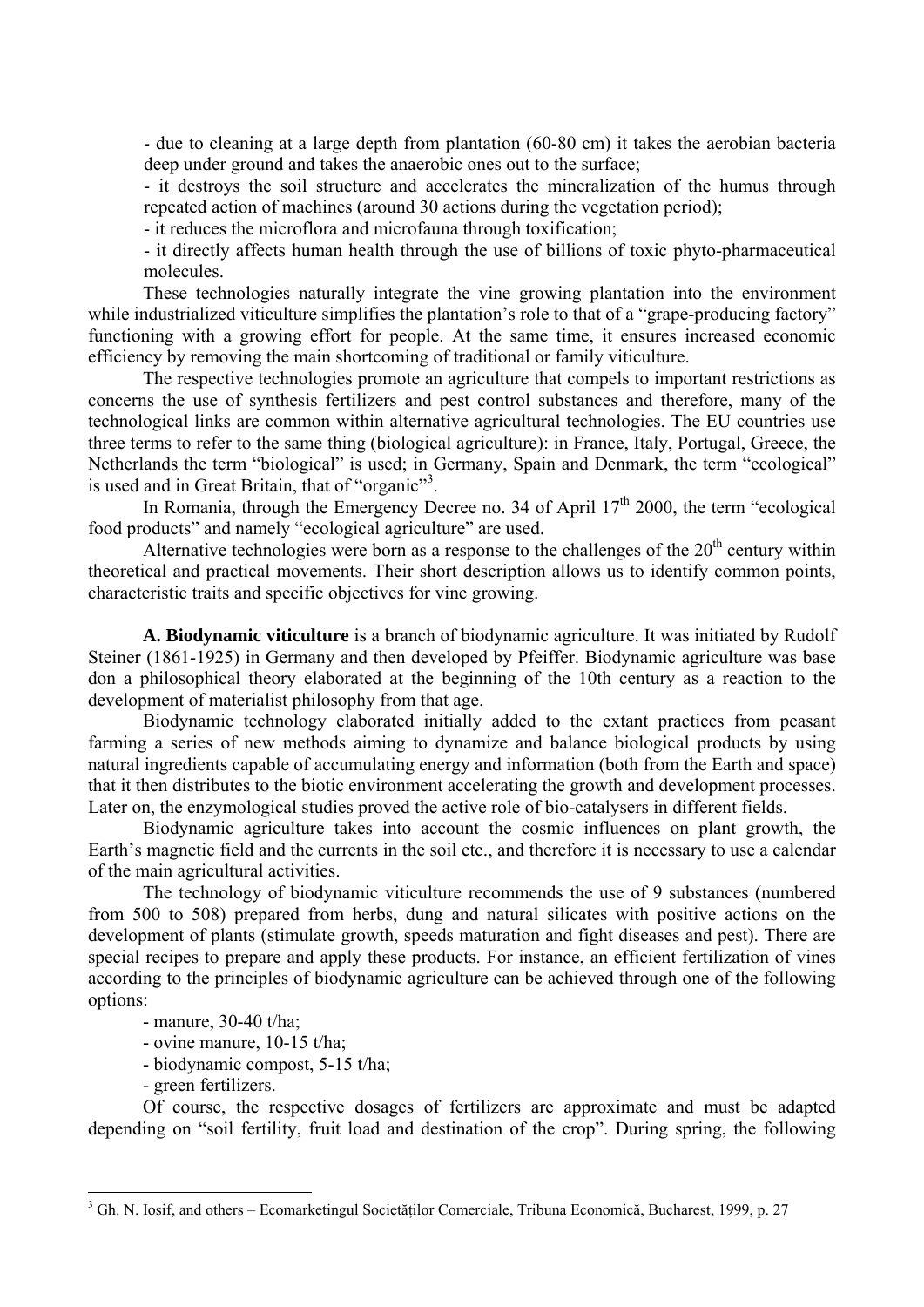fertilizers can be used: finely ground potassium salts, wood ash, siliceous rocks finely mined and foliate fertilizers.

Soil works aim to mobilize the surface layer avoiding the repeated activity of machines; weeds are destroyed through weeding and rational crop rotation.

Diseases and pest are fought by using strong breeds, natural products (for instance nettle left to steep) and favouring the development of insects and animals that destroy the parasites.

**B. Biological (organic) viticulture** is a branch of the same type of agriculture and it first appeared in Great Britain after the second world war. This type of agriculture places the accent on biologic balance and soil fertility accomplished naturally. The founder of the theory was Albert Howard, who, for decades, made a series of research in India and published his result in 1940 in "An Agricultural Testament".

According to his scientific observations, due to unrational use of anorganic fertilizers, the soil lost its granular structure, reduced its content of organic matter and the natrium-fixing bacteria have almost disappeared. Therefore, biological agriculture implies "to stop using chemical elements as the necessary of nutritive elements can be covered through unconventional means"<sup>4</sup>. Keeping the living beings in the soil alive (and especially bacteria) makes it possible to draw and fix the nitrogen and a true crop rotation that includes the plantation of vegetables contributes to keeping the nitrogen in the soil. Potassium can be covered through burning the vegetable remains and phosphorous will be taken from other organic matter.

Biological agriculture enjoys extended support within the EU as it corresponds to the new objectives of the Community agricultural policy: balance the demand and supply of food products, environment protection and rural space protection, guarantee the requirements for loyal competition between producers and the free circulation of products. The restrictions promoted by the CEE Regulation no. 2092/1999 regarding the means of biological production of agricultural products specify:

1. The biological fertility and activity of the soil must be maintained or improved by:

a) crops such as leguminous plants, green fertilizers or others within corresponding multianual rotations;

b) including organic matter in the soil (composted or not) whose production is ensured by the exploitations that correspond to the requirements of this regulation (animal sub-products can be used only if they come from exploitations that meet the requirements for biological production);

2. Fighting parasites, diseases and weeds is done as follows:

- An appropriate choice of species and varieties;
- Adequate programmes for crop rotations;
- Natural means (fire, birds, etc.).

 $\overline{a}$ 

3. In order to pass from a conventional agriculture to a biological agriculture, a minimum period of reconversion must pass: 2 years for annual crops and 3 years for perennial crops. The respective period implies restrictions as regards the sale of agricultural products obtained in the respective time frame.

The vine is a perennial plant and therefore, the principles and objectives of biological agriculture embrace a series of particularities. For instance, crop rotation is out of the question as it takes many years to start and exploit an agricultural plantation.

The technology used in biological viticulture contains the classical links of any technology: soil works, fighting weeds and pest, the choice of grape types with biological characteristics of increased resistance.

<sup>4</sup> Gabriel Popescu – Probleme de politică agrară, Publisher ASE, Bucharest, 2001 p. 42.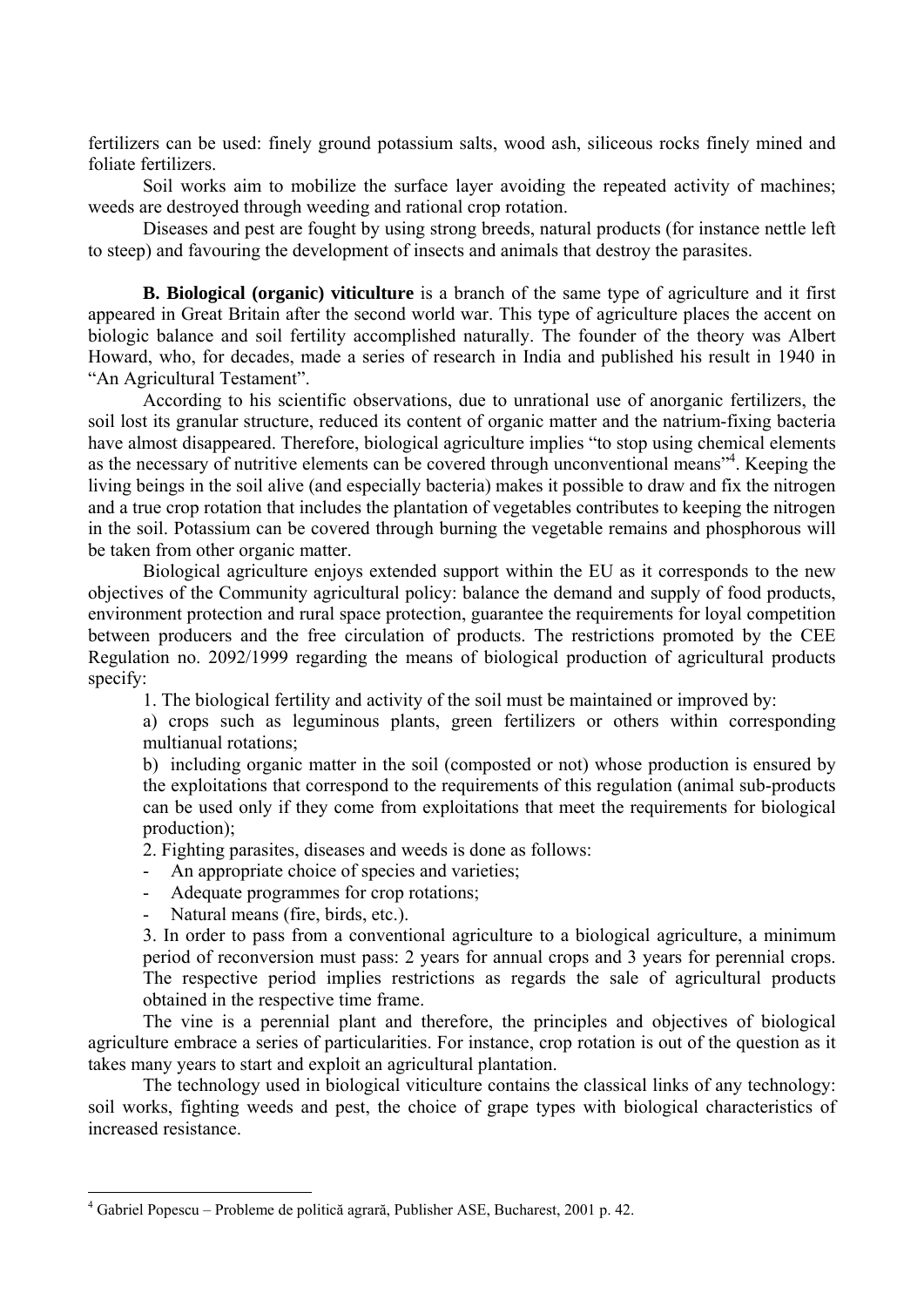**Soil works** are mechanized to be efficient but they must disturb as least as possible the soil's microbian activity, maintain its structure and is accomplished as follows:

- soil mobilization and aeration is done without destroying the beds and depth incorporation of superficial layesr so as not to destroy the humus and not to disturb the micro-biological activity from the soil surface. In the well mobilized and aerated soils, the roots enter easily without being choked;

- a superficial incorporation of fresh organic matter (plant residues, green fertilizers, fresh organic fertilizers) so that it is first humified in an aerobian environment;

- soil settlement is to be avoided by reducing the use of heavy machines that have a negative effect on structure, aeration and biological activity;

- maintenance works are carried out at the appropriate time;

- subsoiling, without mixing the layers must be carried out at the end of summer or in autumn. It is recommended for poorly drained and poorly aerated soils;

- ploughing (autumn, spring) is executed without burying the "living" surface levels;

- avoid using machines that break down the soil excessively;

- mechanical soil works are completed with those of living organisms in the soil.

**Grassing** between the vine lines is a frequent practice in biological viticulture. It may be done naturally or artificially.

Natural grassing is very simple but also presents some inconveniences: the soil grassing is slow and not uniform; it provides low protection against soil erosion and compaction; the species are not all as useful due to increased water consumption, excessive growth, etc.

Artificial grassing is done with useful grass species and it ensures a quick and uniform coverage. It is applied in areas with yearly rain falls of 600-700 mm, of which at least 250 mm are during the months of May to August. Use of graminacaea mixes is recommended (3-5 species) that are characterized through reduced water needs, resistance to shadowing.

The beneficial effect of grassing is economic as it decreases expenses with maintenance ploughing and weeding but also indirectly in ensuring the requirements necessary for vine growth considering that:

- grassing balances physical, chemical and biological phenomena taking place in the system soil-plant (L. Sicher and collab. 1993);

- it intercepts rain falls and protects structural aggregates from the impact of rain drops (A. Klik, 1991);

- it diminishes the speed of surface water flow

- it ensures a better infiltration of water, following the presence of macropores in the soil.

The chemical characteristics of the soil are improved through grassing as:

- organic substances are produced on the spot, through a repeated mincing of green mass – which is kept on the surface and part of which becomes stable humus;

- the nitrogen content is smaller than in black soils, which improves the quality of grapes;

- the content of  $K_2O$  is moved in-depth by the roots and is used extensively by the vine. Grassed soils show biological activity through an increased percentage of  $CO<sub>2</sub>$  met in such soils (P. Fleck, 1979; E. Homnghausen, 1980). The tight link between the content in organic carbon and soil breathing is due to biodegradable organic substances that serve as nourishment for microorganisms, which, at their turn need an edaphic balanced microclimate;

- the frequency of earth worms is higher in grassed soils that in black soils;

- heterotrophic organisms are especially important for some biological processes in the soil such as: mineralization, humification, nitrogen fixation and stabilization of structure. On the grassed fields, these organisms are almost twice as many as in black fields;

- on grassed soils, the spores of mycoriphic mushrooms and the degree of micorization of vine roots have increased values (P. Nappi and collab. 1980-1981).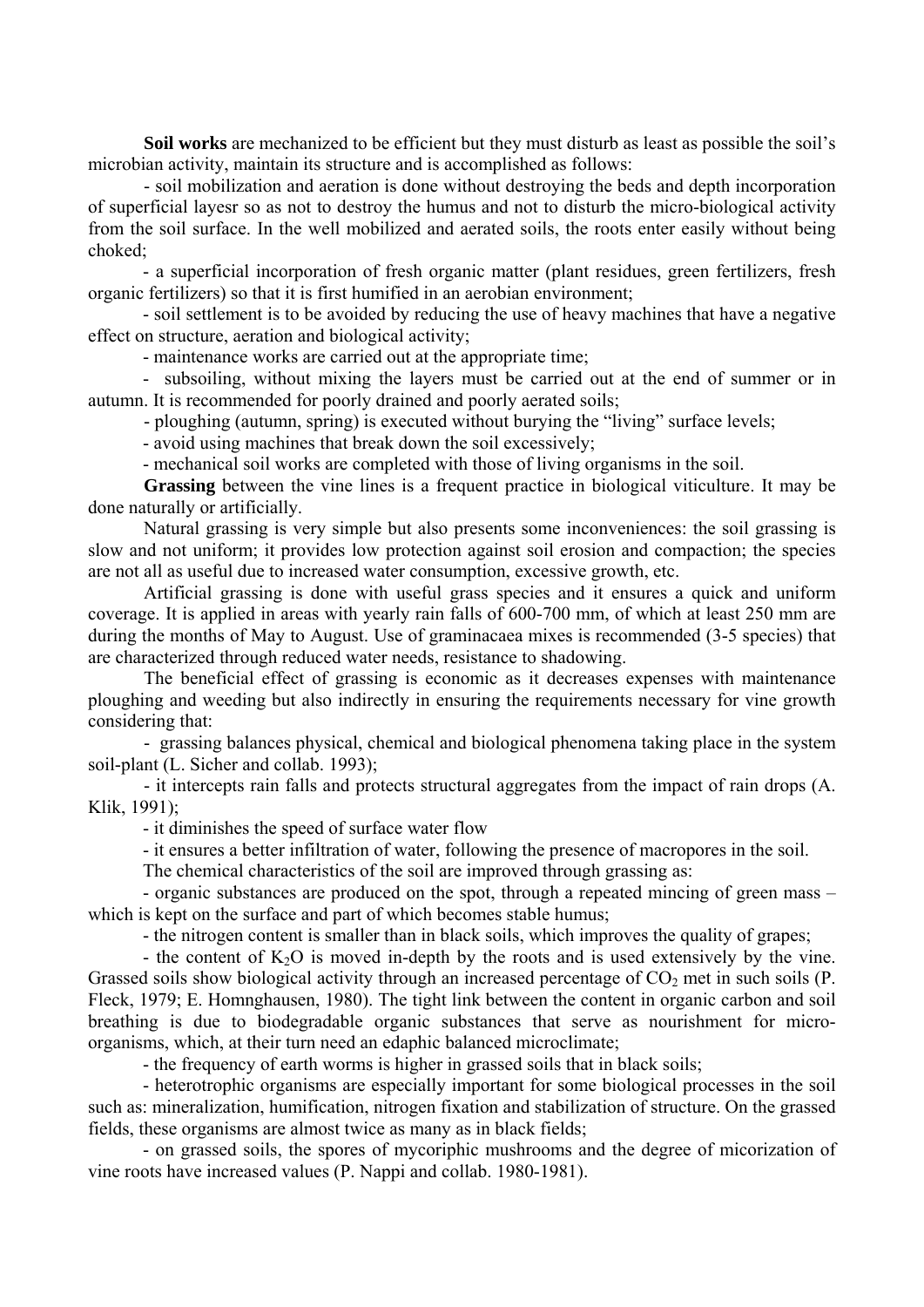**Weed fighting** in biological viticulture is based on that weeds are not thought to be "enemies" that must be destroyed but they are rather resources that must be managed properly; it is recommended to stop their exaggerated multiplication in certain periods as it competes with the development of vines. Other than these periods, the weeds may have favourable effects ensuing soil protection and a stimulation of biological activity through the root samples.

In order to avoid the multiplication of weeds, the preventive actions to be taken are:

- suppress sources of dissemination such as fresh manure that contains potential weed seeds. Through an appropriate compostation, their germination capacity is reduced;

- spring ploughing takes place early so that the seeds brought to the surface have the time to germinate and then be destroyed through superficial works;

- soil mulching as a procedure of fighting against weeds contributes to soil protection from excesses of clime and maintaining the humidity in dry periods. Vegetable remains are used: straws, leaves, various composts, manure, tree bark, etc.

- using permanent grassing or green fertilizers.

**Fertilization of viticultural plantations** is carried out by using green fertilizers and organic matter from the farms. Various plant composts can be used.

*The use of green fertilizers* is a recommended alternative of soil fattening in biological viticulture.

The culture of annual plants on the intervals between the rows used as green fertilizers influence in a positive manner the physical, chemical and biological characteristics of the soil, without affecting growths and fructification of vines.

Species with a short cycle of vegetation can be used as fertilizers as they have a quick growth, produce large biomass and some (vegetables) can fix the nitrogen from the atmosphere. Seeding takes place in summer or autumn.

*(Organic) fertilization implies using organic fertilizers that come from a farm (manure). It* influences the level of soil humus and it maintains biological activity at the soil level in optimum conditions.

Dr. Maria Iliescu proposes a specific and interesting experience for the Târnave vineyard, and namely *the use of compost from wood waste* as an alternative to organic fertilization. The compost comes from the Wood Processing Works of Blaj (STRATUSMOB S.A.) and it came from a natural fermentation of wood refuse with the residual waters from fodder yeast.

The chemical composition of the compost from wood refuse recommends it as an alternative to manure, as the latter is harder to find due to the decreasing number of bovines and ovines (in 2000, half as compared to 1989). The compost contains in average 34% organic matter as compared to 18% as manure contains and the contents of nitrogen, phosphorous and potassium are 50% higher.

The use of wood refuse compost as an alternative for the organic fertilization of Târnavelor vineyard vines will have positive technical and economic outcomes such as:

- it stops the degradation of soil quality;

- it increases the level of supply with macro and microelements in the soil;

- harmonious development of vines (increases resistance to frost and diseases);

- constant grape production at an optimum quantitative and qualitative level;

- improvement of the physical and chemical composition of grape juice as a result of sugar and noble compound accumulation in the grapes;

- avoid accidents during the fermentation of the alcohol as a consequence of an increasing content of nitrogen and aminoacids in the wine;

- increased percentage of wines that can fall in the category of "wines with a controlled origin name", with positive effects on the offer and price of sale on the internal and external market;

- reduced risk of pollution of soils and implicitly of wine products.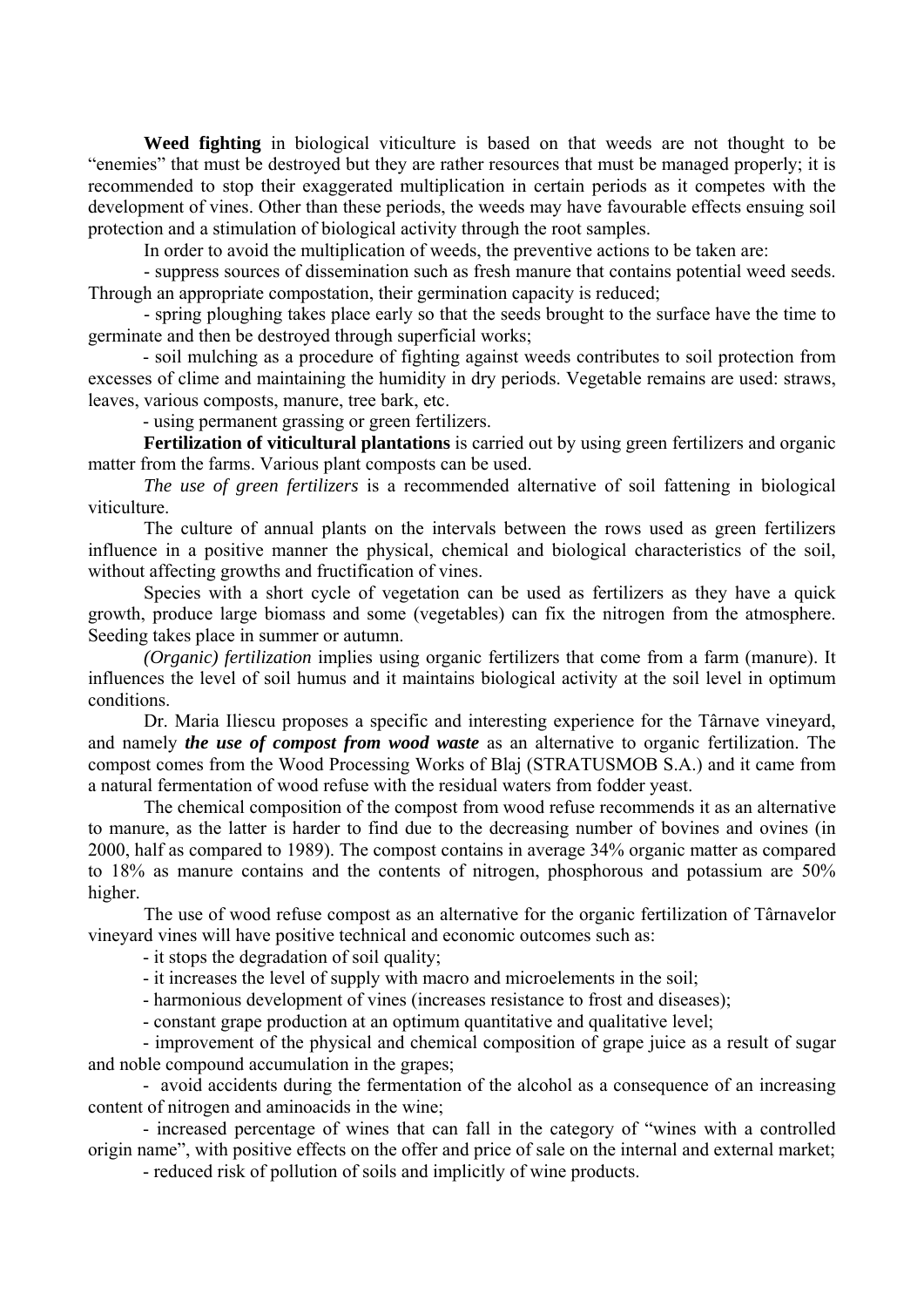The experiences conducted during several years with this alternative of biological fertilization have shown that the optimum dosage to apply the compost from wood refuse is of approx. 40 t/ha, onece every 5 years, which led to a production increase of 2000 kg of grapes annually as compared to a witness option and an additional income of almost 500 \$/ha.

**The vine protection** is carried out according to the recommendations of the International Organization for Biological Control of animals and plants (IOBC) and implies the use of living organisms or of their products to prevent or reduce losses caused by damaging organisms.

Biological agriculture prohibits the use of synthesis pesticides whose long term effect on health is unpredictable.

The preventive methods for biological control are:

- to chose more adapted and resistant types to set new plantations;

- to increase the plants' resistance through several techniques of crops;

- natural selections and create a favourable auxiliary environment to increase the resistance of vines to Botrytis cinerea.

The methods for biological control imply the use of parasites and predators that consume eggs, larvae and chrysalis of pests (local or imported, found in nature or artificially bred and launched in plantations), micro-biological control (use of viruses, bacteria, fungicides), hormonal and anthocian control.

In order to protect the vine from viruses and bacterial cancer, it is recommended:

- remove and burn the ill plants;

- only plant healthy vines, tested for the presence of viruses;

- plant vines only on fields that have not been cultivated with vine for the last 3 - 5 years;

- in the case of thread worm attacks, the vine can be planted after 5-10 years, during which plants that have not been affected by thread worms are to be planted in crop rotation;

- the use and re-plantation of vines from grafted types resistant to thread worms;

The use of resistant varieties in biological viticulture is based on recently obtained hybrids  $(3<sup>rd</sup>$  generation) that have a decreased specific taste, the wines have more alcohol  $(10.5-11.0\%)$ alcohol) but have a more reduced resistance to phylloxera, which requires grafting as with noble varieties.

The following resistant varieties are accepted for personal use in our country: Brumăriu, Purpuriu, Moldova, Muscat de Poloschei, Perla de zala, Seyval and Valerien.

The Research-Development Station for Viticulture and Vinification Blaj (SCDVV) experimented with a series of biological technologies to fight diseases and pest, and the results obtained recommend their generalization in the biological growth of vines. For instance, acari control is achieved through the surface colonization with their predators, namely with typhlodroms. The technology is justified as treatments with pesticides have damaged the natural balance in the system typhlodroms/acari in favour of the latter, producing a massive reproduction. The method is based on a natural antagonism between animal eating species (typhlodroms) and plant eating species (acari) that are the food or prey for the former. Although recently approached in practice, the method has had remarkable results in the vineyards in Switzerland, France and Germany.

Biological control of mildew and grey dote is achieved by SCDVV Blaj though the use of compost extract (manure). The active components in the compost extract include bacteria, phenol acids and aminoacids, which provide an effective control of these diseases and it is a very efficient plant fertilizer.

The results obtained on the experimental batches proves that biological viticulture is a method of production connected to traditional knowledge and which integrates scientific progress of all agronomic fields. One of its main objectives is to protect the biosphere and the planet's resources. It excludes the use of chemical fertilizers, synthesis pesticides and herbicides. When fighting against pest, diseases and weeds, preventive actions and optimization of plant development conditions hold a special role.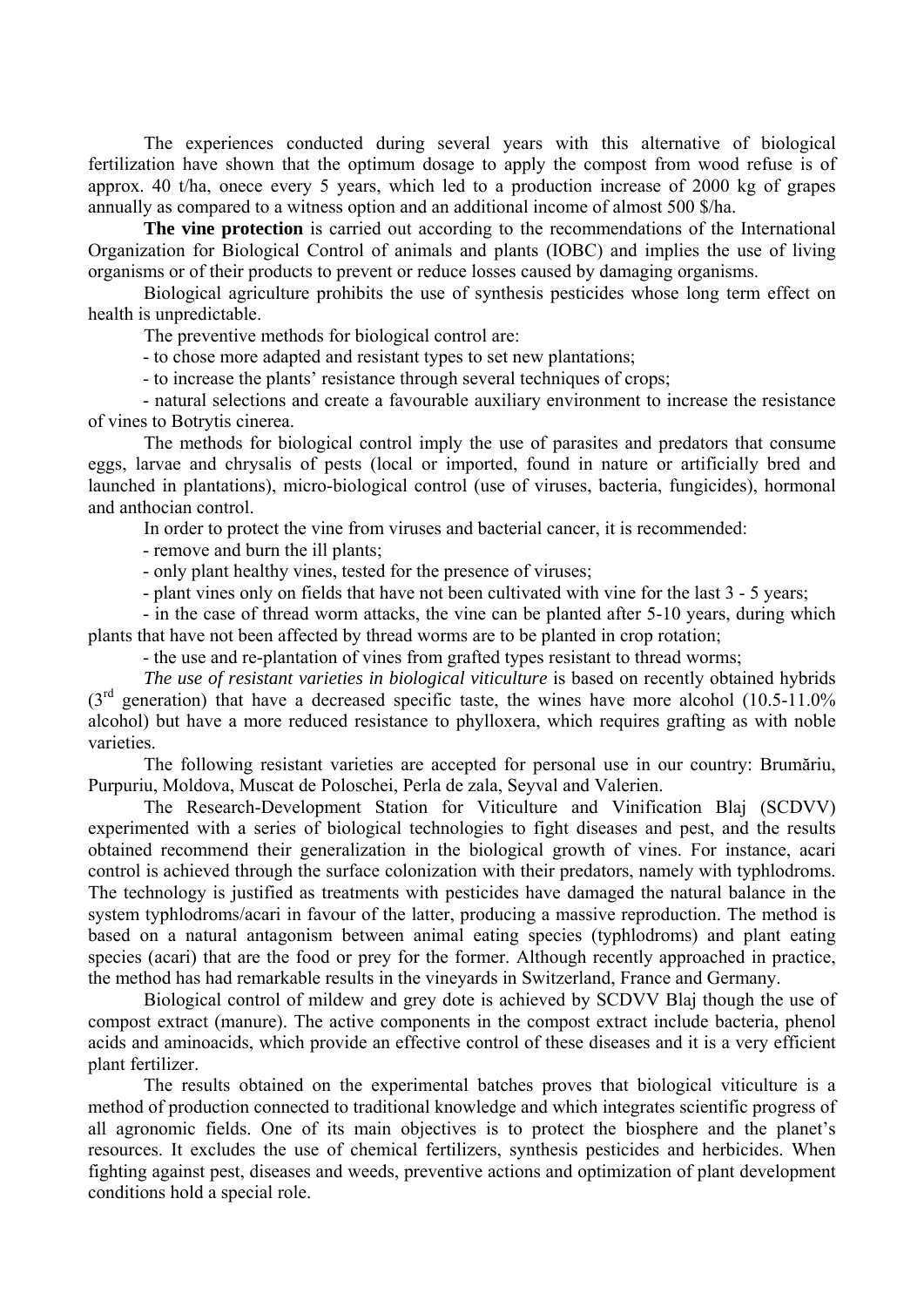**C. Ecological viticulture** is based on stopping the use of organic synthesis substances used to fight diseases and pest, reduce the number of treatments, promote biological means of control, reintroduce traditional substances of control in normal, non-polluting dosages.

This alternative technology belongs to ecological agriculture, which, according to Puia and Soran (1984) is "the system which promotes land cultivation through means capable of maintaining a balance between the agro-ecosystems and the environment, generating specific agro-climates, favourable for the conservation of all the positive elements and processes that form the contemporary and future agricultural systems". The essential characteristics of ecological agriculture  $are^5$ :

- the ecological agricultural system "functions on systemic principles" integrating plant and animal production;

- maintain and regenerate the necessary resources for agricultural production and ensuring a high land fertility as a main means of production;

- harmonize completely the activity and necessity of man's activity and necessity with the life of animals, plants and the soil;

- establish complex ecosystems based on biodiversity;

- knowledge on the biology of plants and of their connection to the environment as a basis for ecological technologies, which comprises classical agrotechnical measures (crop rotation, green cultures, irrigations, mechanizations by agro-biological criteria);

- the choice of varieties that are genetically resistant to diseases and pest, the serious selection of seeding and fruit-bearing material;

- exclude as much as possible, the measures to fight diseases and pest with means external of the ecosystem; that is why the prevention and control of parasites is carried out with the help of natural antagonists.

Abiding by the mentioned characteristics, the technology of ecological viticulture means among others:

- correct placement of wine producing varieties, at a level of homogenous ecological viticultural area in relation to their requirements and the ecological offer;

- attributing to each wine producing variety the priority graft-bearer in relation to its ability to adapt to the soil conditions and affinity of grafting partners;

- plant vines and grass the intervals at the dates indicated by a planetary calendar to better use the cosmic and earth forces;

- crop systems (distances, forms for directions, fruit bear) that valorize the active photosynthetic radiation and simplifies crop technology;

- inoculate composted organic matter that provides nutritional elements and improves the soil's biological quality and integrates it as a living organism in the biosphere's unitary life;

- total exclusion of sythesis chemical products (fertilizers, insectofungicides, herbicides);

- use natural substances that vitalize the soil and plants;

- use specific phyto-sanitary products admitted in ecologic technology when the aggression of pathogen agents is strong;

- direct the vines' metabolism by intervening into their hormonal balance with a natural substance in order to improve the crop quality, improve productivity, tolerance to pest and diseases, and resistance to stress.

Viticultural alternative technologies intend not only to harmonize relations with the environment and human health but also they are important means of increasing economic performance and therefore, **a cost-benefit analysis** is suggestive for an ecological technology proposed to be carried out in the Târnavelor vineyard.

 $\overline{a}$ 

<sup>&</sup>lt;sup>5</sup> Gabriel Popescu – Probleme de politică agrară, Publisher ASE, Bucharest, 2001, p.55.